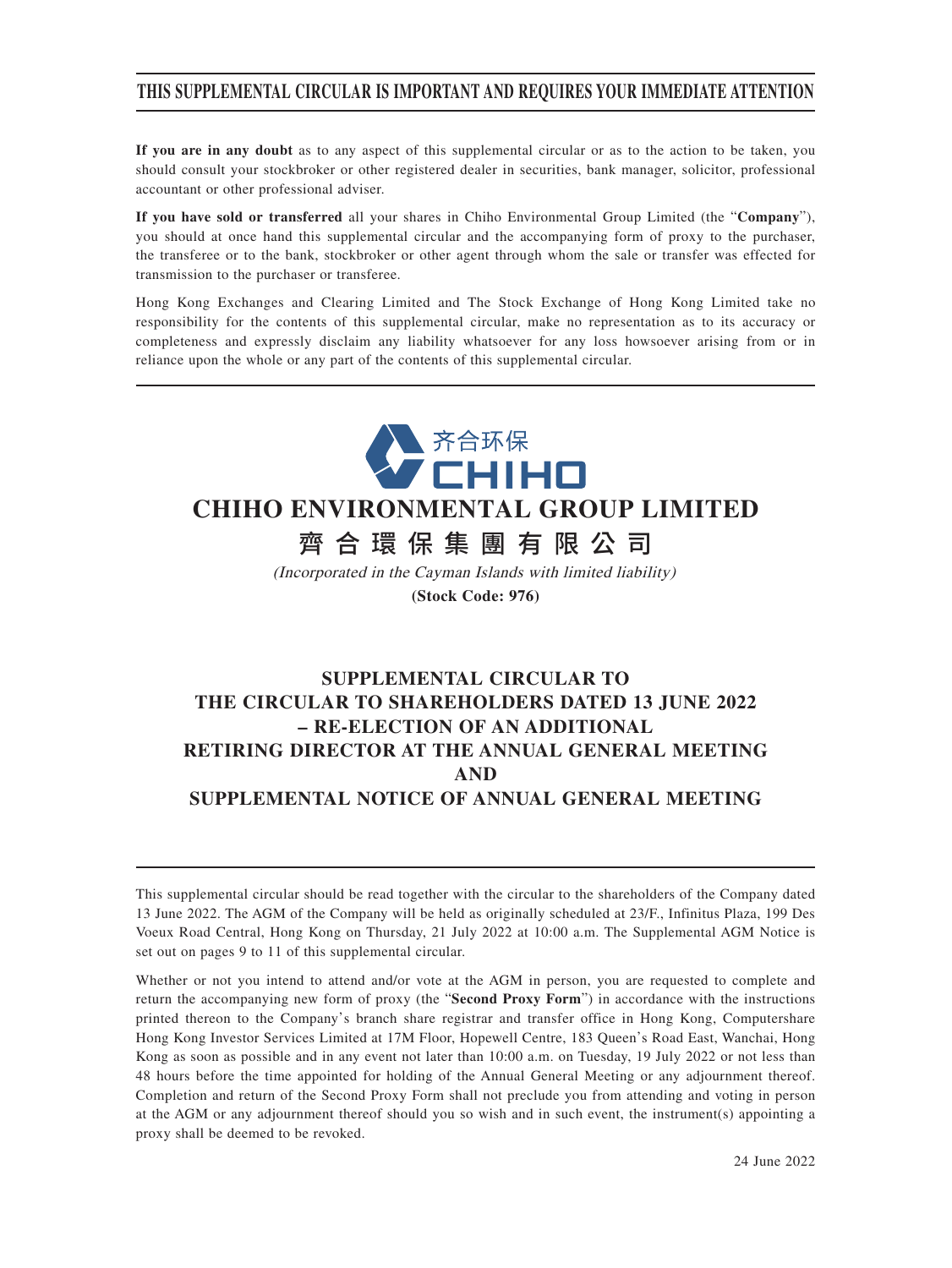# **CONTENTS**

## Page

|                                                                                                                                 | 3  |
|---------------------------------------------------------------------------------------------------------------------------------|----|
| $APPENDIX I = DETAILS OF THE ADDITIONAL RETIRING DIRECTOR$<br><b>PROPOSED TO BE RE-ELECTED AT</b><br>THE ANNUAL GENERAL MEETING | -8 |
| APPENDIX $II -$ SUPPLEMENTAL NOTICE OF<br>ANNUAL GENERAL MEETING                                                                | 9  |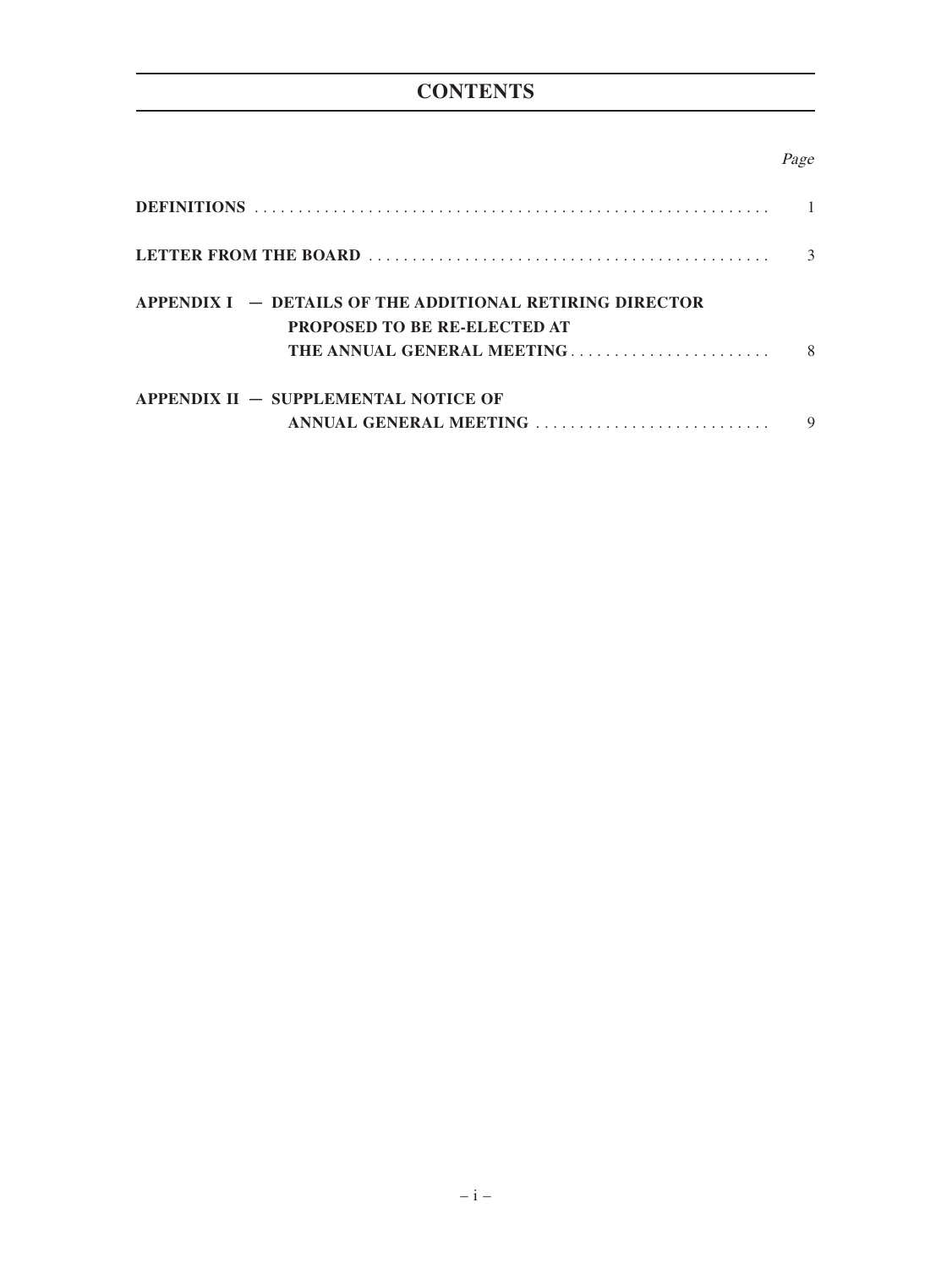In this supplemental circular, unless the context otherwise requires, the following expressions have the following meanings:

| "AGM" or<br>"Annual General Meeting" | the annual general meeting of the Company to be convened<br>and held at 23/F., Infinitus Plaza, 199 Des Voeux Road<br>Central, Hong Kong on Thursday, 21 July 2022 at<br>10:00 a.m. |
|--------------------------------------|-------------------------------------------------------------------------------------------------------------------------------------------------------------------------------------|
| "Announcement"                       | the announcement of the Company dated 10 June 2022 in<br>relation to the appointment of Mr. Wang Li as an executive<br>Director                                                     |
| "Articles of Association"            | the articles of association of the Company, as amended,<br>supplemented or modified from time to time                                                                               |
| "Board"                              | the board of Directors                                                                                                                                                              |
| "Circular"                           | the circular of the Company dated 13 June 2022 in respect<br>of the matters to be considered at the AGM                                                                             |
| "Company"                            | Chiho Environmental Group Limited, an exempted<br>company incorporated in the Cayman Islands with limited<br>liability, the Shares of which are listed on the Stock<br>Exchange     |
| "Director(s)"                        | the director(s) of the Company                                                                                                                                                      |
| "First Proxy Form"                   | the proxy form which has been sent to the Shareholders<br>together with the Circular                                                                                                |
| "Group"                              | the Company and its subsidiaries                                                                                                                                                    |
| "HK\$"                               | Hong Kong dollar, the lawful currency of Hong Kong                                                                                                                                  |
| "Hong Kong"                          | the Hong Kong Special Administrative Region of the<br>People's Republic of China                                                                                                    |
| "Latest Practicable Date"            | 20 June 2022, being the latest practicable date prior to<br>the printing of this supplemental circular for ascertaining<br>certain information contained herein                     |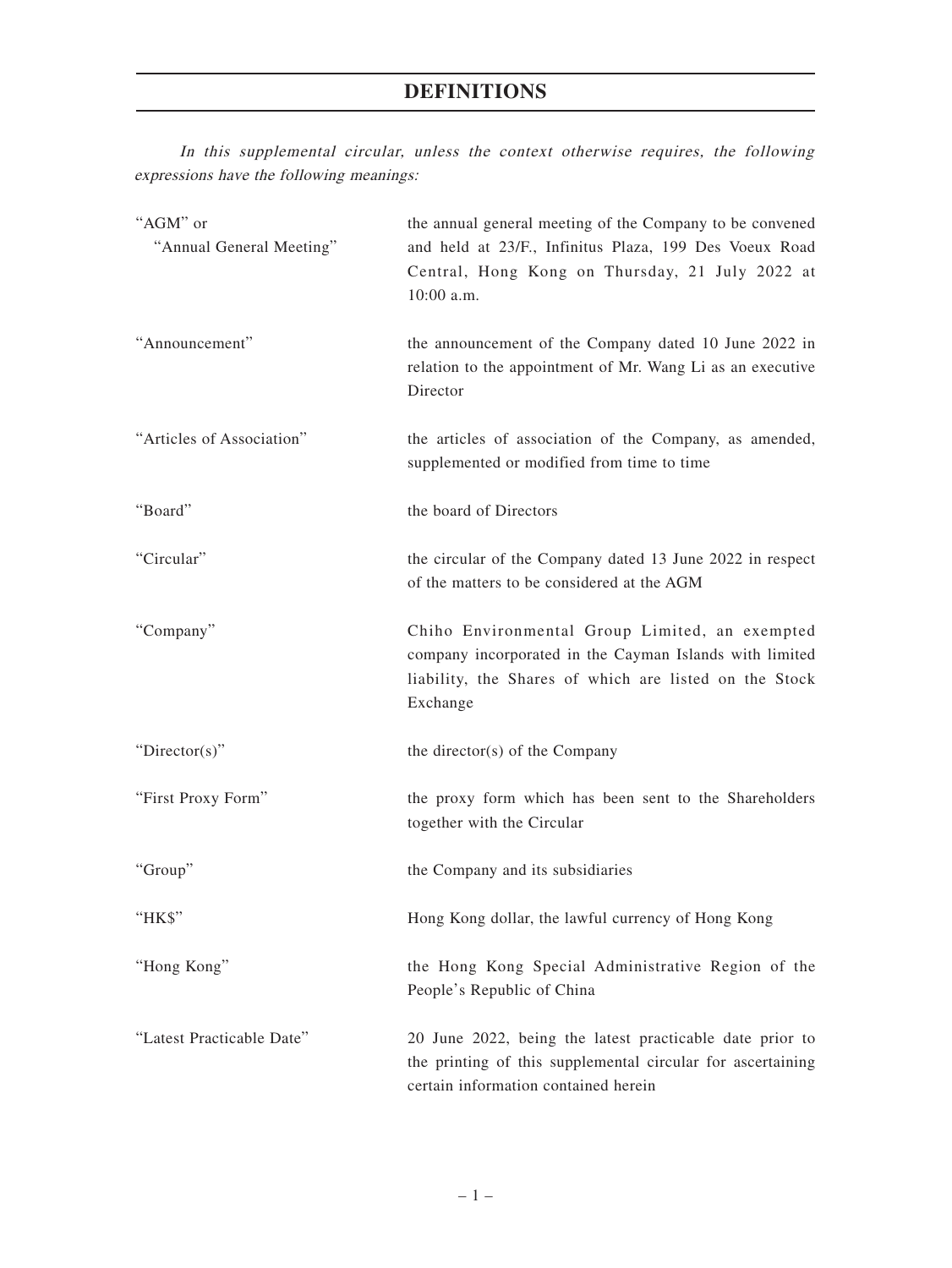# **DEFINITIONS**

| "Listing Rules"           | the Rules Governing the Listing of Securities on the Stock<br>Exchange                                                            |
|---------------------------|-----------------------------------------------------------------------------------------------------------------------------------|
| "Original AGM Notice"     | the notice of the Annual General Meeting dated 13 June<br>2022                                                                    |
| "Second Proxy Form"       | the new form of proxy accompanying this supplemental<br>circular                                                                  |
| "Share $(s)$ "            | ordinary share(s) of $HK$0.01$ each in the share capital of<br>the Company                                                        |
| "Shareholder(s)"          | $holder(s)$ of the Shares                                                                                                         |
| "Stock Exchange"          | The Stock Exchange of Hong Kong Limited                                                                                           |
| "Supplemental AGM Notice" | the supplemental notice of Annual General Meeting of the<br>Company, as set out on pages 9 to 11 of this supplemental<br>circular |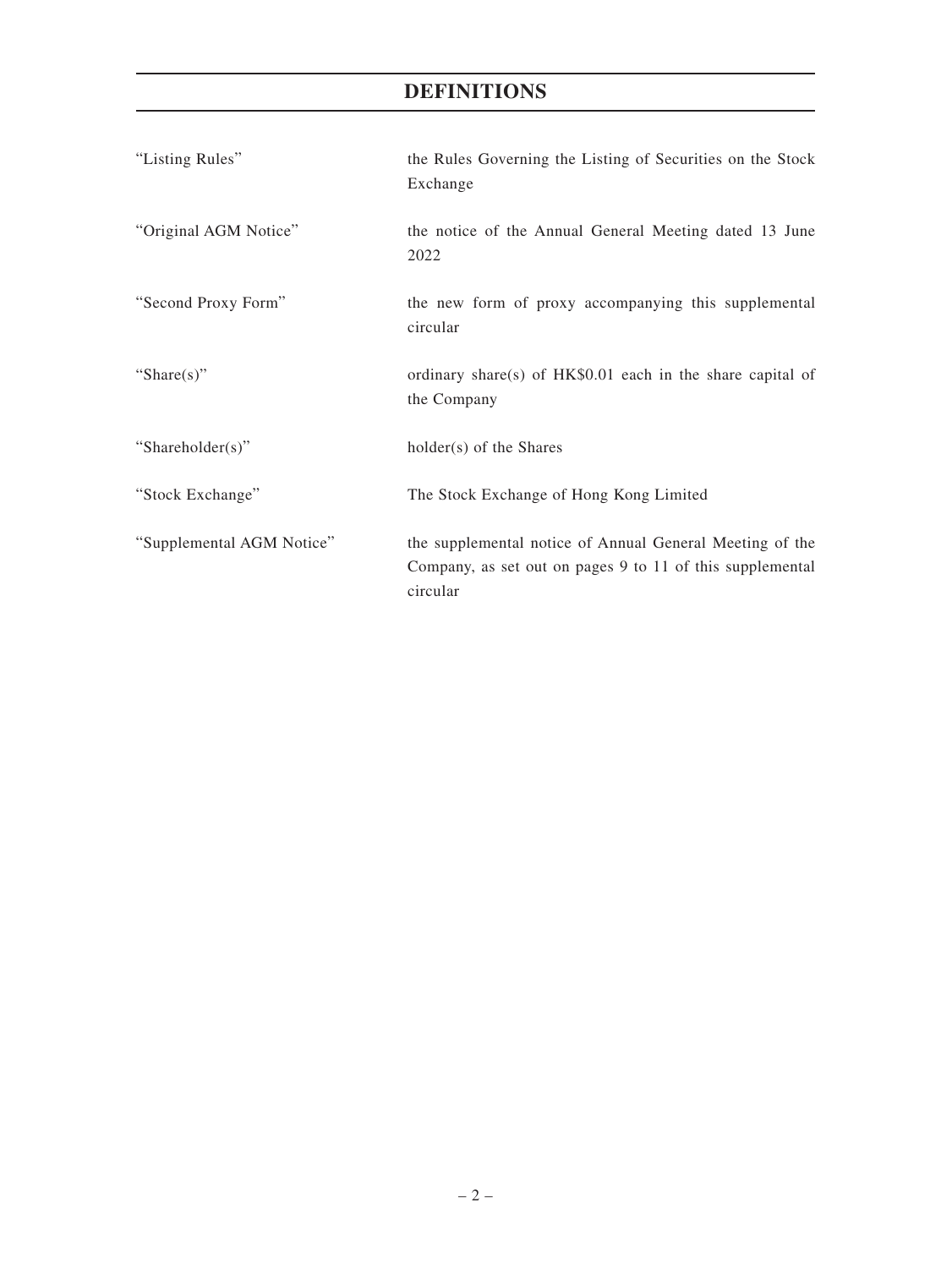# 齐合环保<br>CHIHO **CHIHO ENVIRONMENTAL GROUP LIMITED** 齊合環保集團有限公 司

(Incorporated in the Cayman Islands with limited liability) **(Stock Code: 976)**

Executive Directors: Mr. Tu Jianhua Mr. Li Linhui (Chairman) Mr. Miao Yu Mr. Yao Jietian Mr. Wang Li

Independent Non-Executive Directors: Prof. Li Zhiguo Prof. Yan Guowan Mr. Szeto Yuk Ting

Registered Office: Cricket Square Hutchins Drive P.O. Box 2681 Grand Cayman KY1-1111 Cayman Islands

Principal Place of Business in Hong Kong: 48 Wang Lok Street Yuen Long Industrial Estate Hong Kong

24 June 2022

To the Shareholders

Dear Sir or Madam,

# **SUPPLEMENTAL CIRCULAR TO THE CIRCULAR TO SHAREHOLDERS DATED 13 JUNE 2022 – RE-ELECTION OF AN ADDITIONAL RETIRING DIRECTOR AT THE ANNUAL GENERAL MEETING AND SUPPLEMENTAL NOTICE OF ANNUAL GENERAL MEETING**

## **INTRODUCTION**

Reference is made to the Circular and the Original AGM Notice in relation to the resolutions to be proposed at the Annual General Meeting for consideration and approval. This supplemental circular should be read together with the Circular which contains, among others, the general mandates to issue and repurchase shares and the proposed re-election of retiring Directors.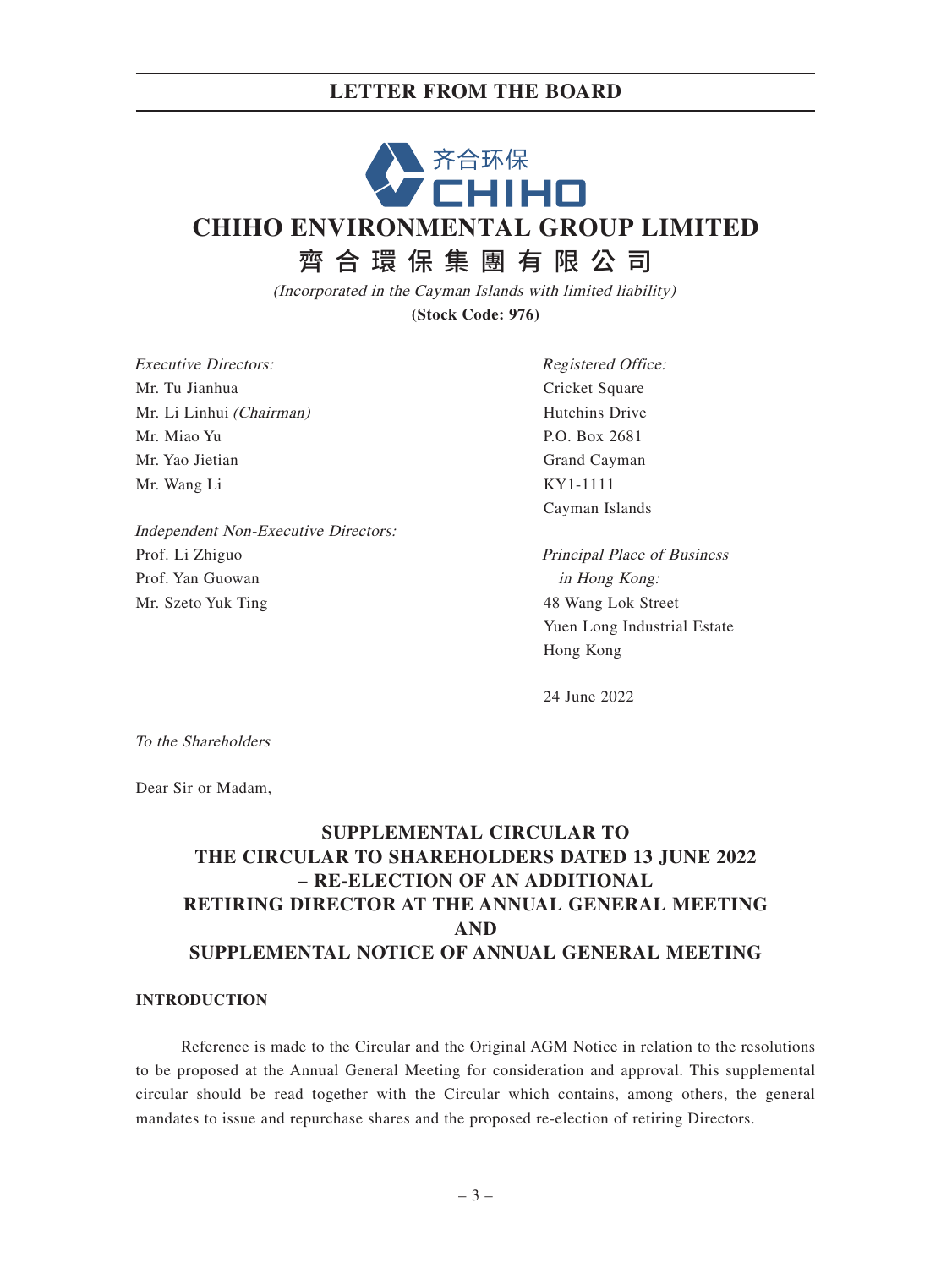The purpose of this supplemental circular is to provide you with further information relating to the re-election of an additional retiring Director at the AGM.

#### **RE-ELECTION OF AN ADDITIONAL RETIRING EXECUTIVE DIRECTOR**

As at the Latest Practicable Date, the Board consists of eight Directors, namely Mr. Tu Jianhua, Mr. Li Linhui, Mr. Miao Yu, Mr. Yao Jietian, Mr. Wang Li, Prof. Li Zhiguo, Prof. Yan Guowan and Mr. Szeto Yuk Ting.

Subsequent to the latest practicable date prior to the printing of the Circular and as disclosed in the Announcement, Mr. Wang Li has been appointed as an executive Director with effect from 10 June 2022. Pursuant to Article 83(3) of the Articles of Association, any Director appointed by the Board, either to fill a casual vacancy on the Board or as an additional to the existing Board, shall hold office only until the next following general meeting of the Company and shall then be eligible for re-election at that meeting. Accordingly, Mr. Wang Li shall retire from office as a Director at the AGM and being eligible, offers himself for re-election.

As a result, there are now five retiring Directors standing for re-election as Directors at the AGM.

Biographical details of Mr. Wang Li are set out in the Appendix I to this supplemental circular.

#### **SUPPLEMENTAL AGM NOTICE**

Set out on pages 9 to 11 of this supplemental circular is the Supplemental AGM Notice at which an ordinary resolution will be proposed to Shareholders to consider and approve the re-election of an executive Director.

#### **SECOND PROXY FORM**

Since the First Proxy Form does not contain the proposed resolution for the re-election of Mr. Wang Li as an executive Director as set out in this supplemental circular, the Second Proxy Form has been prepared and is enclosed with this supplemental circular.

Whether or not you intend to attend the Annual General Meeting, you are requested to complete and return the accompanying Second Proxy Form in accordance with the instructions printed thereon to the Company's branch share registrar and transfer office in Hong Kong, Computershare Hong Kong Investor Services Limited at 17M Floor, Hopewell Centre, 183 Queen's Road East, Wanchai, Hong Kong as soon as possible and in any event not later than 10:00 a.m. on Tuesday, 19 July 2022 or not less than 48 hours before the time appointed for holding of the Annual General Meeting or any adjournment thereof. Shareholders who have appointed or intend to appoint proxies to attend the AGM are requested to pay particular attention to the following arrangements in relation to the completion and submission of the Second Proxy Form: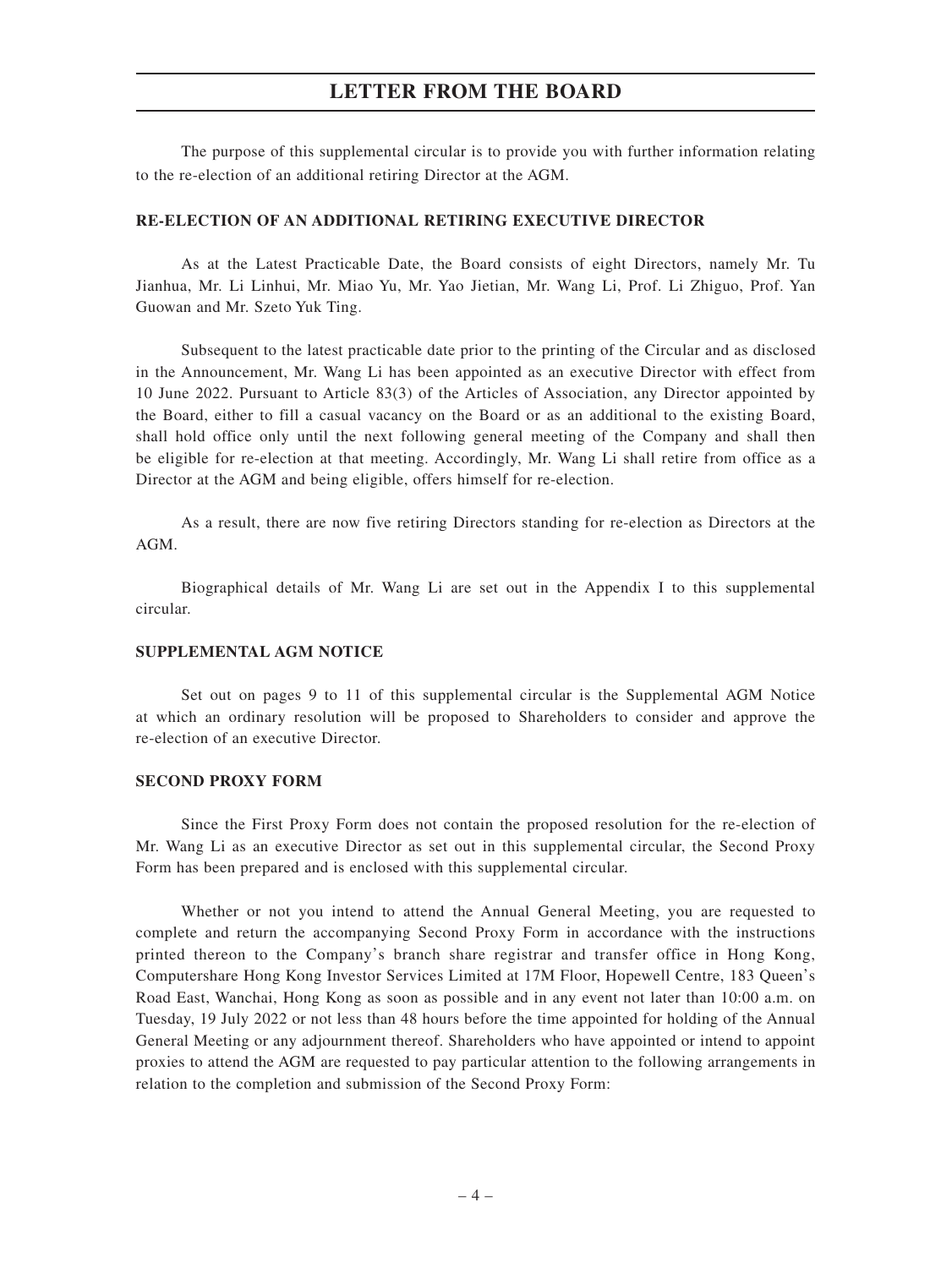A Shareholder who has not yet lodged the First Proxy Form with the Company's branch share registrar and transfer office in Hong Kong is requested to lodge the Second Proxy Form if he/ she/it wishes to appoint a proxy/proxies to attend, speak and vote at the AGM on his/her/its behalf. In this case, the First Proxy Form should not be lodged with the Company's branch share registrar and transfer office in Hong Kong.

A Shareholder who has already lodged the First Proxy Form with the Company's branch share registrar and transfer office in Hong Kong should note that:

- (i) If no Second Proxy Form is lodged with the Company's branch share registrar and transfer office in Hong Kong, the First Proxy Form, if correctly completed, will be treated as a valid proxy form lodged by him/her/it. The proxy so appointed by the Shareholder will be entitled to cast the vote at his/her/its discretion or to abstain from voting on any resolution properly put to the AGM, including the resolution in relation to the re-election of Mr. Wang Li as an executive Director as set out in this supplemental circular, except for those resolutions to which the Shareholder has indicated his/her/its voting direction in the First Proxy Form.
- (ii) If the Second Proxy Form is lodged with the Company's branch share registrar and transfer office in Hong Kong before 10:00 a.m. on Tuesday, 19 July 2022 or 48 hours before the time appointed for holding of the Annual General Meeting or any adjournment thereof, the Second Proxy Form, if correctly completed, will revoke and supersede the First Proxy Form previously lodged by him/her/it. The Second Proxy Form will be treated as a valid proxy form lodged by the Shareholder.
- (iii) If the Second Proxy Form is lodged with the Company's branch share registrar and transfer office in Hong Kong after 10:00 a.m. on Tuesday, 19 July 2022 or less than 48 hours before the time appointed for holding of the Annual General Meeting or any adjournment thereof, or if lodged before 10:00 a.m. on Tuesday, 19 July 2022 or 48 hours before the time appointed for holding of the Annual General Meeting or any adjournment thereof but is incorrectly completed, the proxy appointment under the Second Proxy Form will be invalid. The proxy so appointed by the Shareholder under the First Proxy Form, if correctly completed, will be entitled to vote in the manner as mentioned in (i) above as if no Second Proxy Form was lodged with the Company's branch share registrar and transfer office in Hong Kong. Accordingly, Shareholders are advised to complete the Second Proxy Form carefully and lodge the Second Proxy Form with the Company's branch share registrar and transfer office in Hong Kong before 10:00 a.m. on Tuesday, 19 July 2022 or 48 hours before the time appointed for holding of the Annual General Meeting or any adjournment thereof.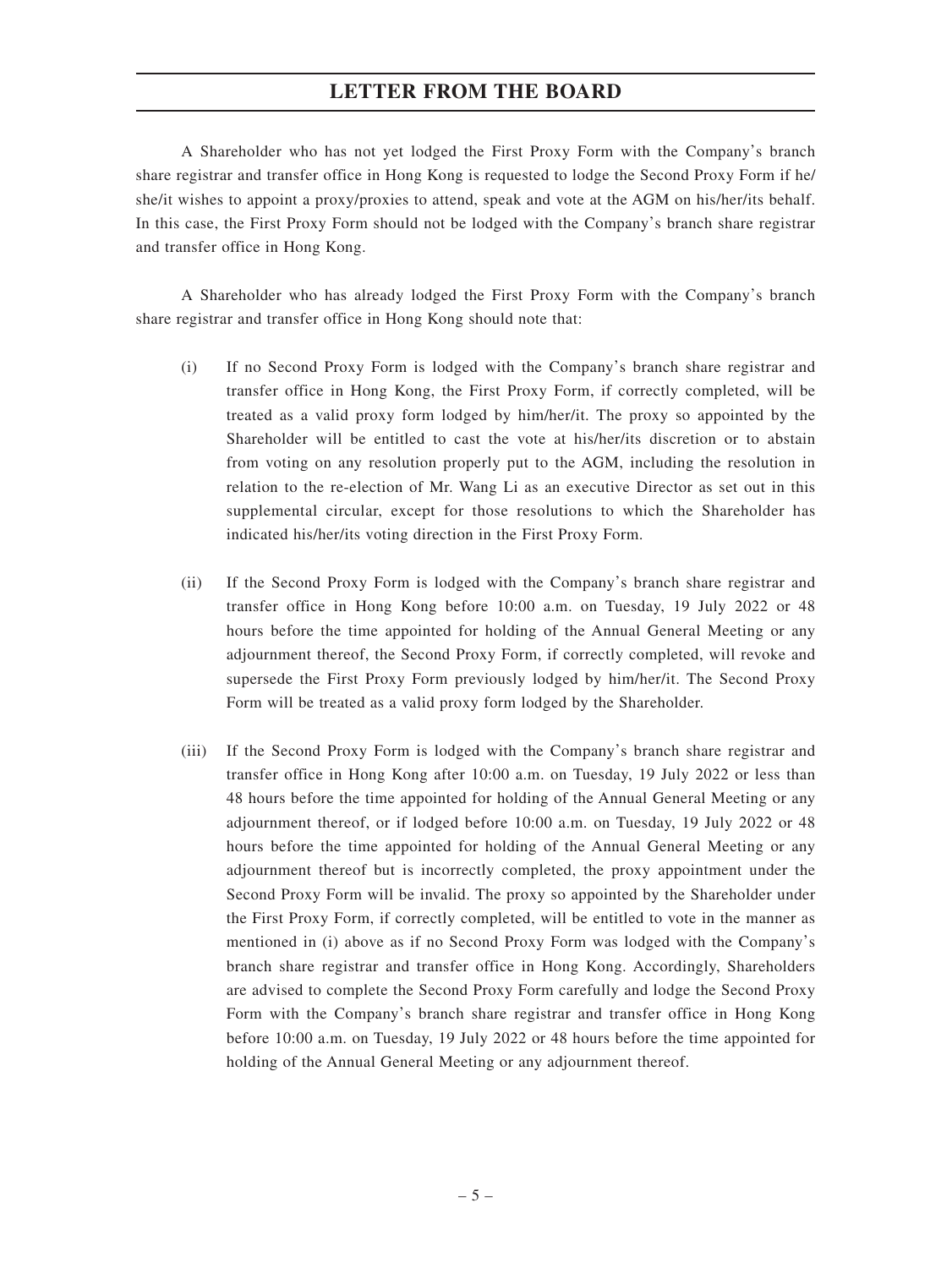Shareholders are reminded that submission of the First Proxy Form and/or the Second Proxy Form shall not preclude Shareholders from attending the AGM or any adjourned meeting thereof and voting in person should they so wish and in such event, the instrument(s) appointing a proxy shall be deemed to be revoked.

If you are a non-registered Shareholder, i.e. your Shares are held through an intermediary (for example, a bank, custodian or securities broker) or registered in the name of your nominee, you will not receive the Second Proxy Form directly from the Company, and you will need to give instructions to your intermediary/nominee to vote on your behalf. If you wish to attend, speak and vote at the AGM, you should seek authorisation to do so from your intermediary/nominee directly.

#### **VOTING AT ANNUAL GENERAL MEETING BY WAY OF POLL**

Pursuant to Rule 13.39(4) of the Listing Rules, any vote of shareholders at a general meeting must be taken by poll except where the chairman, in good faith, decides to allow a resolution which relates purely to a procedural or administrative matter to be voted on by a show of hands. As such, all the resolutions set out in the notice of AGM and any resolution properly put to the AGM, including the resolution in relation to the re-election of Mr. Wang Li as an executive Director as set out in this supplemental circular, will be voted by poll.

#### **CLOSURE OF REGISTER OF MEMBERS**

For determining the entitlement to attend and vote at the AGM, the register of members of the Company will be closed from Monday, 18 July 2022 to Thursday, 21 July 2022, both days inclusive, during which period no transfer of Shares will be registered. In order to be eligible to attend and vote at the AGM, all transfers of Shares accompanied by the relevant share certificate(s) must be lodged with the Company's branch share registrar and transfer office in Hong Kong, Computershare Hong Kong Investor Services Limited at Shops 1712-1716, 17th Floor, Hopewell Centre, 183 Queen's Road East, Wanchai, Hong Kong for registration not later than 4:30 p.m. on Friday, 15 July 2022.

#### **RESPONSIBILITY STATEMENT**

This supplemental circular, for which the Directors collectively and individually accept full responsibility, includes particulars given in compliance with the Listing Rules for the purpose of giving information with regard to the Company. The Directors, having made all reasonable enquiries, confirm that to the best of their knowledge and belief the information contained in this supplemental circular is accurate and complete in all material respects and not misleading or deceptive, and there are no other matters the omission of which would make any statement herein or this supplemental circular misleading.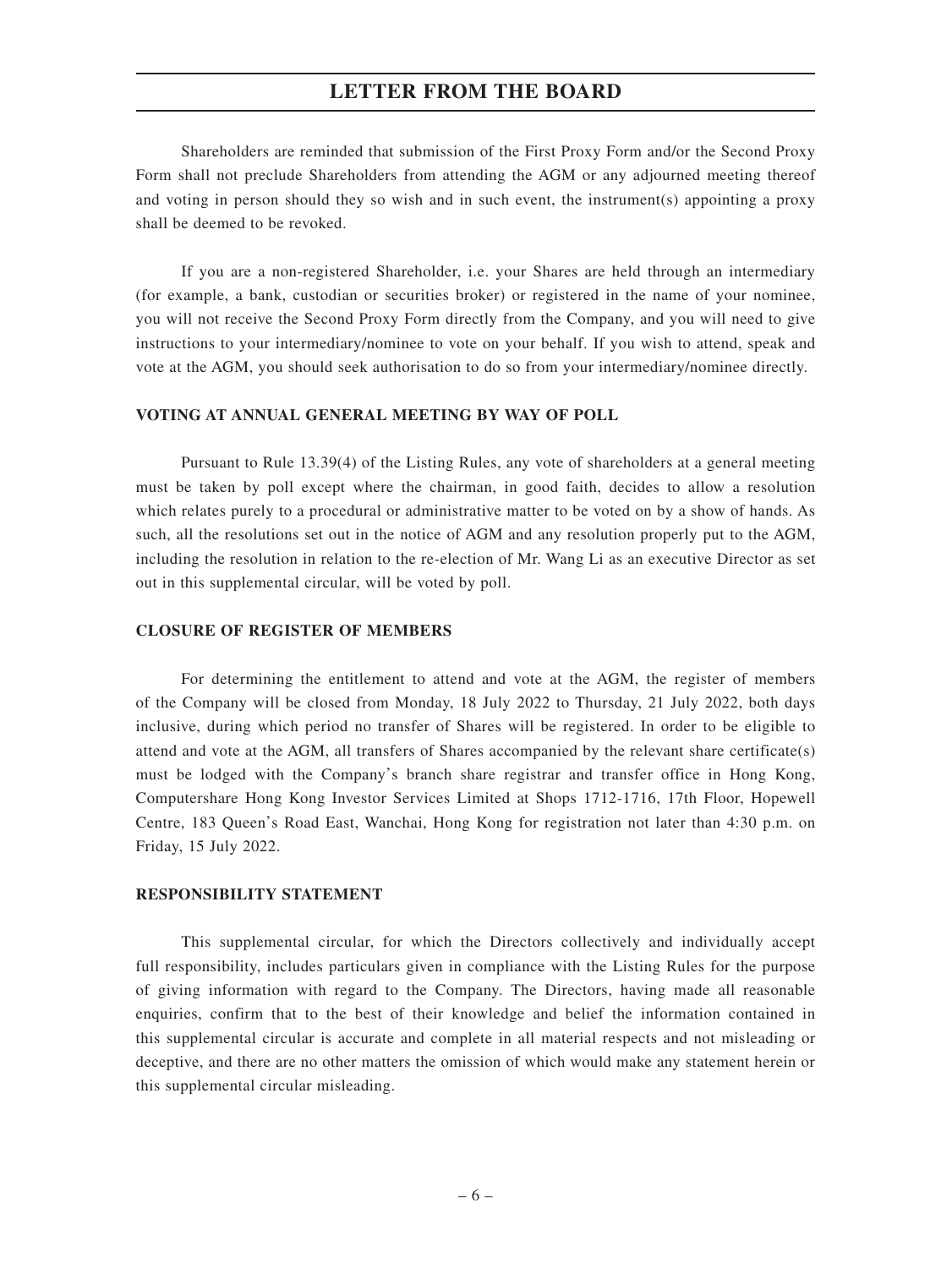#### **RECOMMENDATION**

The Directors consider the re-election of Mr. Wang Li as an executive Director is in the best interests of the Company and the Shareholders as a whole. Accordingly, the Directors recommend the Shareholders to vote in favour of the relevant resolution to be proposed at the AGM.

## **MISCELLANEOUS**

The English text of this circular shall prevail over the Chinese text for the purpose of interpretation.

**Shareholders are advised to read this supplemental circular together with the Circular for information relating to the voting arrangement.**

> By Order of the Board **Chiho Environmental Group Limited Li Linhui** Chairman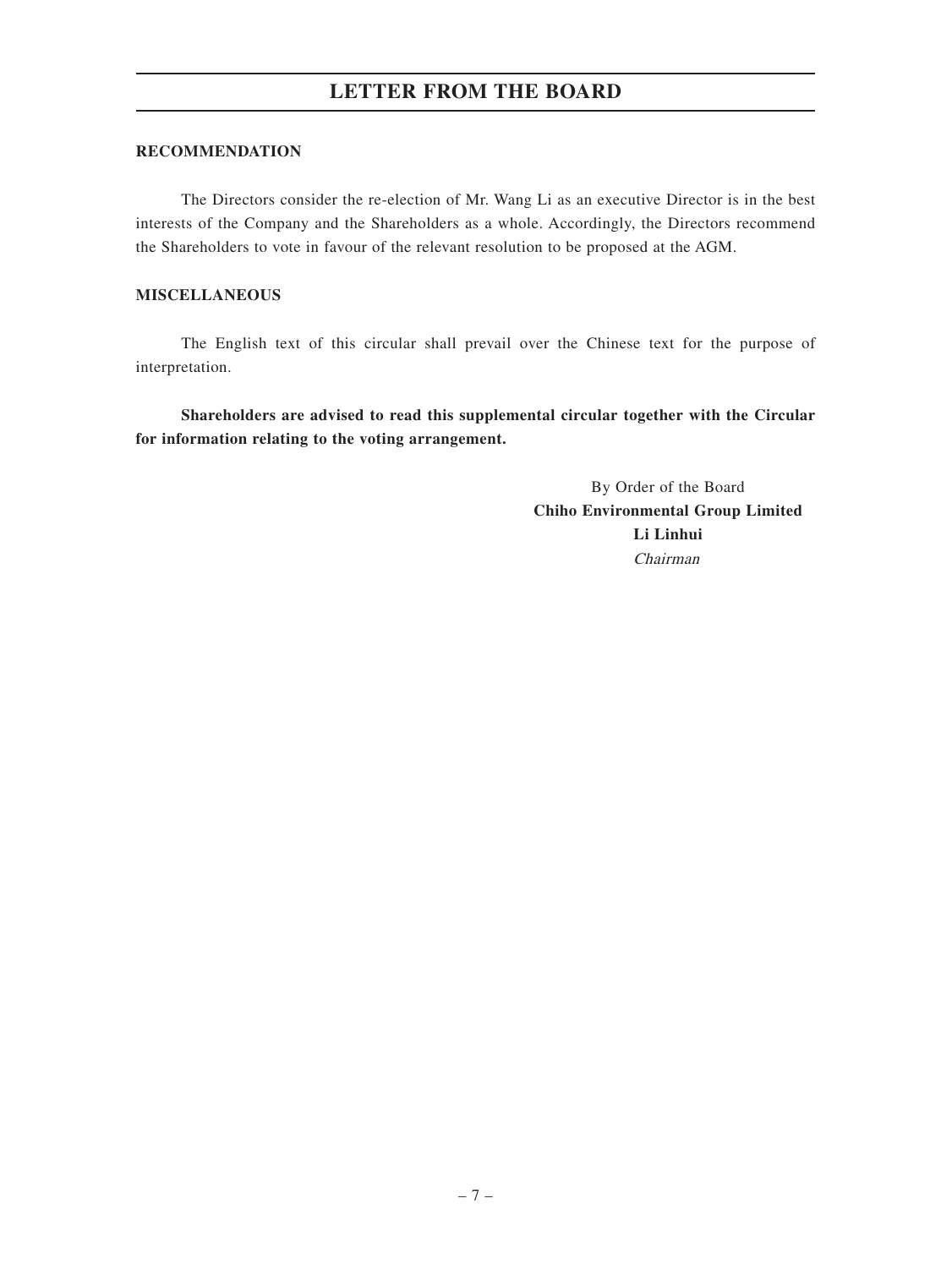## **APPENDIX I DETAILS OF THE ADDITIONAL RETIRING DIRECTOR PROPOSED TO BE RE-ELECTED AT THE ANNUAL GENERAL MEETING**

The biographical details of the additional Director who will retire and, being eligible, offer himself for re-election at the AGM pursuant to the Articles of Association are set out below:

## **EXECUTIVE DIRECTOR**

#### **Mr. Wang Li ("Mr. Wang")**

Mr. Wang, aged 34, holds a master's degree from Rutgers, the State University of New Jersey, majoring in quantitative finance. Mr. Wang is currently the managing director of the Investment and Alternative Asset Management Department of Haitong International Securities Group Limited (the shares of which are listed on the Stock Exchange, stock code: 665). He is also currently an executive director of Millennium Pacific Group Holdings Limited (the shares of which are listed on the Growth Enterprise Market of the Stock Exchange, stock code: 8147). Mr. Wang has extensive experience in asset management, corporate finance and merger and acquisition, corporate actions of listed company and derivatives trading, and has participated in a number of deals relating to such areas.

The Company has entered into a letter of appointment with Mr. Wang for his appointment for an initial term of one year commencing from 10 June 2022, subject to termination in certain circumstances as stipulated in the letter of appointment and retirement and the re-election provisions in accordance with the Articles of Association of the Company. Mr. Wang shall hold office until the next general meeting of the Company, where he shall be eligible for re-election, and thereafter subject to retirement by rotation at least once every three years and will be eligible for reelection at each annual general meeting of the Company in accordance with the Company's Articles of Association. Under the letter of appointment, Mr. Wang is entitled to an annual director's fee of HK\$1 which has been determined by the Board pursuant to the recommendation made by the remuneration committee of the Company.

Save as disclosed above, as at the Latest Practicable Date, Mr. Wang (i) did not hold other positions in the Company or other members of the Group, (ii) did not hold any directorship in other public companies the securities of which are listed on any securities market in Hong Kong or overseas in the last three years, (iii) did not have any relationship with any other Director, senior management, substantial shareholders (as defined in the Listing Rules) or controlling shareholders (as defined in the Listing Rules) of the Company, (iv) did not have any interest in the Shares within the meaning of Part XV of the Securities and Futures Ordinance (Chapter 571 of the Laws of Hong Kong), and (v) had no information to disclose pursuant to any of the requirements of Rule  $13.51(2)$  (h) to  $13.51(2)(v)$  of the Listing Rules; and there are no other matters that need to be brought to the attention of the Shareholders.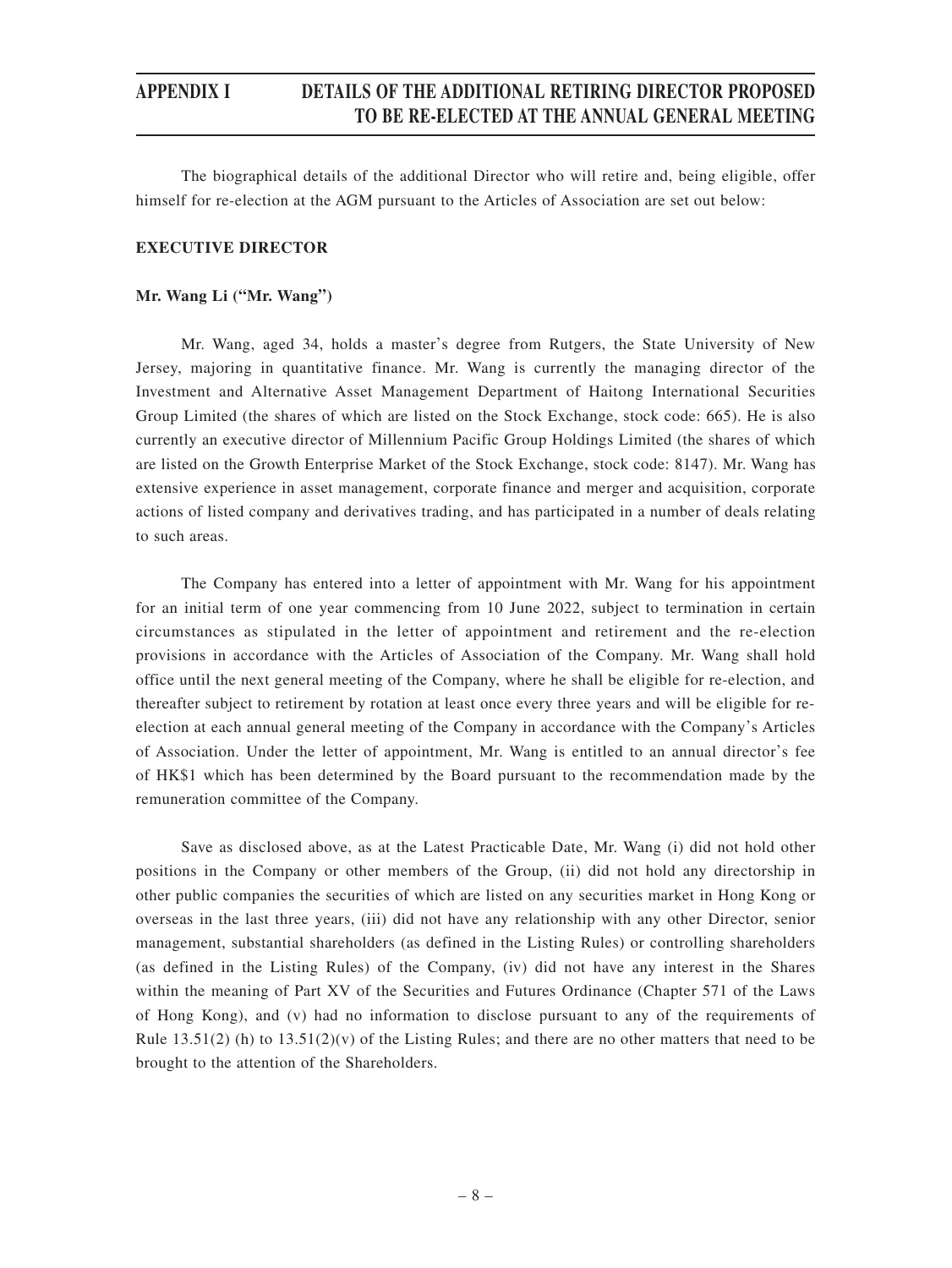

(Incorporated in the Cayman Islands with limited liability) **(Stock Code: 976)**

## **SUPPLEMENTAL NOTICE OF ANNUAL GENERAL MEETING**

Reference is made to (i) the announcement of Chiho Environmental Group Limited (the "**Company**") dated 29 April 2022 in relation to, among other matters, the expected publication date of the audited annual results of the Group for the year ended 31 December 2021 (the "**Audited Annual Results**"); (ii) the announcement dated 12 May 2022 in relation to the further delay in publication of the Audited Annual Results and despatch of the annual report for the year ended 31 December 2021 (the "**Annual Report**") to a date on or before 13 June 2022 (the "**Further Extension**"); (iii) the further announcement dated 13 June 2022 on the Audited Annual Results and the Annual Report; (iv) the notice dated 13 June 2022 in relation to the Annual General Meeting of the Company to be held at 23/F., Infinitus Plaza, 199 Des Voeux Road Central, Hong Kong on Thursday, 21 July 2022 at 10:00 a.m., and the resolutions to be proposed at the AGM for the Shareholders' approval. Unless otherwise defined, capitalised terms used in this supplemental notice shall have the same meanings as those defined in the supplemental circular of the Company dated 24 June 2022.

Pursuant to Rule 13.46(2)(b) of the Listing Rules, the Company is required to lay the annual financial statements before its members at the AGM within the period of six months after the end of the financial year (i.e. 31 December 2021).

In light of the fact that (i) the Further Extension was approved by the Stock Exchange on 12 May 2022; (ii) the Company has published the Audited Annual Results and Annual Report on 13 June 2022; (iii) the Annual Report is required to be sent to the Shareholders at the same time as the notice of the AGM under Article 149 of the Articles of Association; and (iv) the AGM shall be called by the notice of not less than 21 clear days and not less than 20 clear business days under Article 59 of the Articles of Association, therefore the Company will not be able to hold the AGM within the period of six months after the end of 31 December 2021 as required under Rule 13.46(2) (b) of the Listing Rules. As such, the Company has applied to the Stock Exchange for, and the Stock Exchange has agreed to grant, a waiver from strict compliance with Rule  $13.46(2)(b)$  of the Listing Rules to postpone the date of the AGM to 21 July 2022.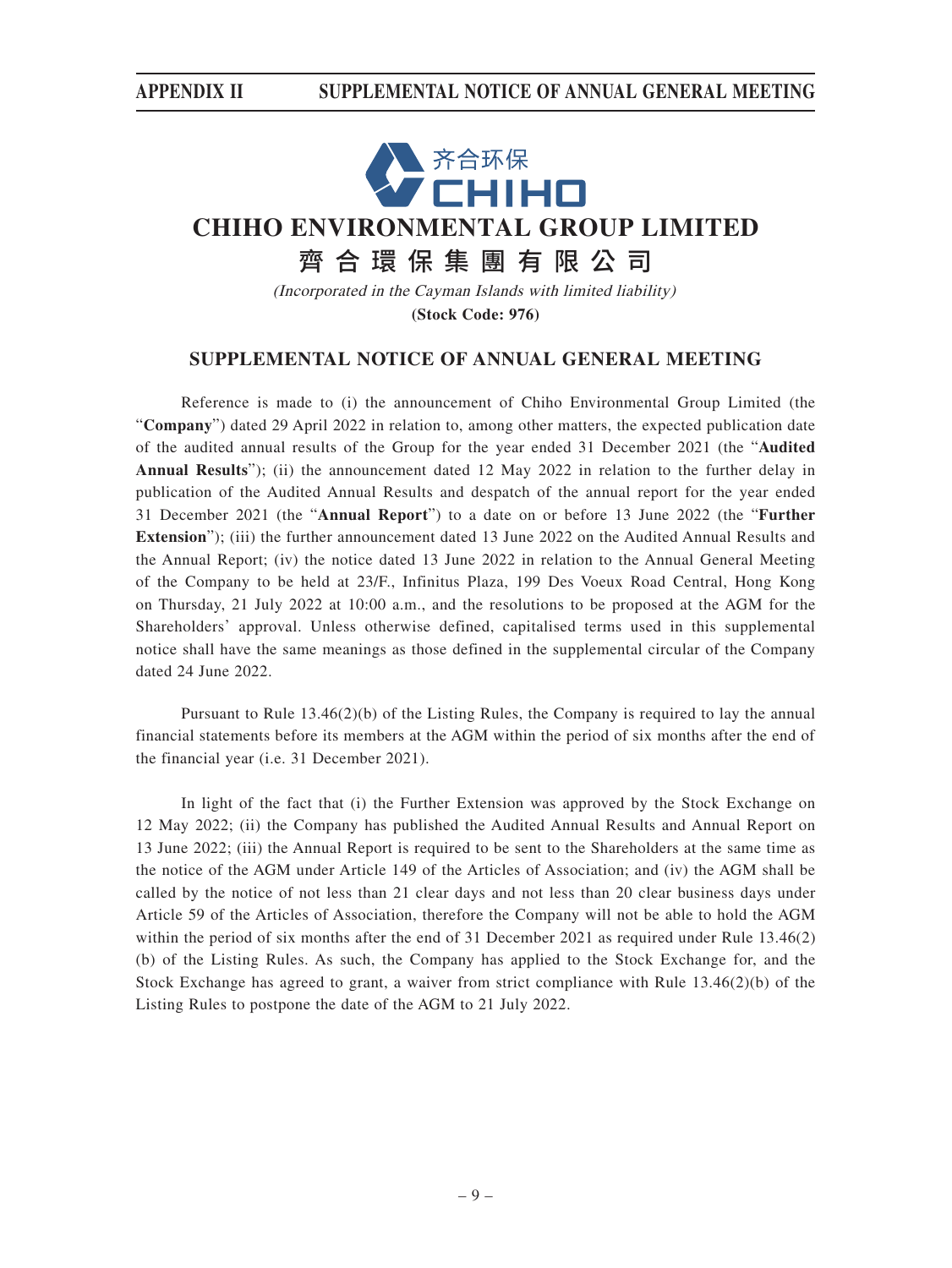# **APPENDIX II SUPPLEMENTAL NOTICE OF ANNUAL GENERAL MEETING**

As advised by the legal counsels of the Company as to the laws and regulations of the Cayman Islands, the Company is in compliance with the Articles of Association and the laws and regulations of the Cayman Islands to convene and hold the AGM on a date which is after 30 June 2022, provided that the AGM is held on a date which is no later than 15 months after the holding of the last preceding annual general meeting of the Company held on 29 June 2021 pursuant to Article 56 of the Articles of Association.

Details of resolutions 1 to 10 to be considered at the Annual General Meeting are stated in the Original AGM Notice. Apart from the additional resolution set out below, all information contained in the Original AGM Notice remains valid and unchanged.

SUPPLEMENTAL NOTICE IS HEREBY GIVEN that the Annual General Meeting of the Company will be held at 23/F., Infinitus Plaza, 199 Des Voeux Road Central, Hong Kong on Thursday, 21 July 2022 at 10:00 a.m. for the following purpose:

#### **AN ORDINARY RESOLUTION**

11. To re-elect Mr. Wang Li as an executive Director and authorise the Board to fix his remuneration.

> By Order of the Board **Chiho Environmental Group Limited Li Linhui** Chairman

Hong Kong, 24 June 2022

Registered Office: Cricket Square Hutchins Drive P.O. Box 2681 Grand Cayman KY1-1111 Cayman Islands

Principal Place of Business in Hong Kong: 48 Wang Lok Street Yuen Long Industrial Estate Hong Kong